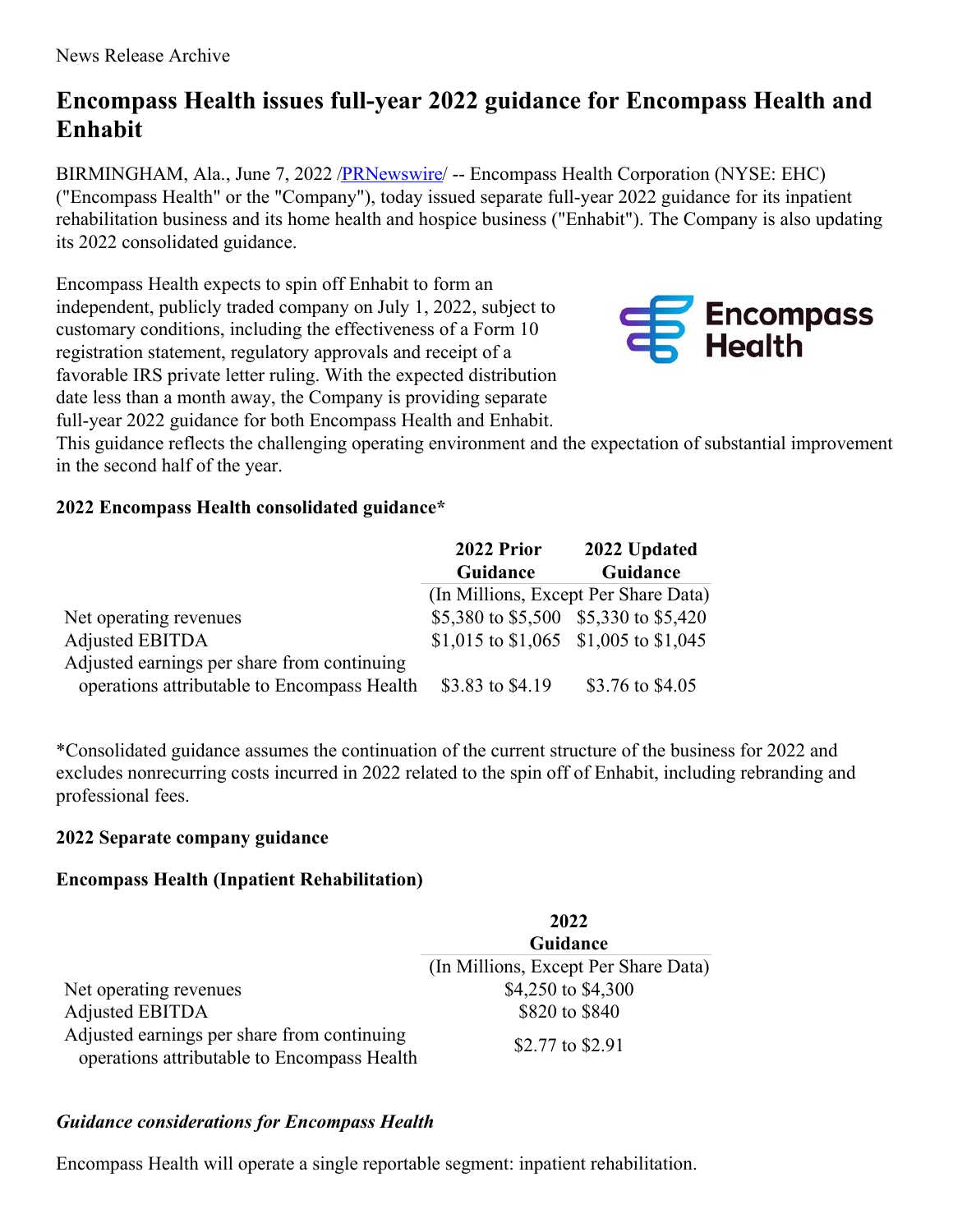Guidance considerations include:

- An increase of 1.9% in Medicare pricing, prior to the resumption of sequestration
- Revenue reserves related to bad debt of approximately 2.0% of net operating revenues
- Salaries and benefits per FTE (inclusive of agency staffing costs, sign-on and shift bonuses) is expected to increase by approximately 5%. Staffing constraints and elevated costs are expected to continue in 2022 with improvement heavily skewed toward the second half of the year.
- Pre-opening and new-store ramp-up costs of \$10 million to \$13 million
- Reduction in general and administrative costs of \$1 million to \$3 million associated with the transition services agreement with Enhabit
- Interest expense of \$150 million to \$160 million, assuming the receipt of approximately \$570 million from Enhabit with the proceeds used to pay down Encompass Health debt
- Tax rate of approximately 26%
- Diluted share count of approximately 100 million shares
- Guidance excludes nonrecurring costs related to the separation of Enhabit.
- Following the separation, the home health and hospice segment will be reflected as a discontinued operation and excluded from revenue, adjusted EBITDA and adjusted earnings per share on a retrospective basis for all periods presented.

# **Enhabit (Home Health and Hospice)**

|                                                     | 2022                                 |  |
|-----------------------------------------------------|--------------------------------------|--|
|                                                     | Guidance                             |  |
|                                                     | (In Millions, Except Per Share Data) |  |
| Net service revenue                                 | \$1,080 to \$1,120                   |  |
| <b>Adjusted EBITDA</b>                              | \$165 to \$185                       |  |
| Adjusted earnings per share attributable to Enhabit | \$1.64 to \$2.01                     |  |

# *Guidance considerations for Enhabit*

Enhabit will operate two reportable segments: home health and hospice.

Guidance considerations include:

# *Home Health*

- An increase of 3.4% in Medicare pricing prior to resumption of sequestration
- Cost per visit increase of 4% to 5%

# *Hospice*

- Capacity constraints related to staffing early in 2022 led to a decline in hospice referrals; recovery of volumes has been slower than anticipated.
- An increase of 2.0% in Medicare pricing prior to resumption of sequestration
- Cost per patient day increase of 3% to 4%

# *Consolidated*

- Incremental general and administrative costs of \$22 million to \$24 million<sup>(1)</sup>
- Incremental expense of \$2 million to \$3 million for de novo locations
- Initial funded debt of approximately \$570 million, resulting in interest expense of \$7 million to \$12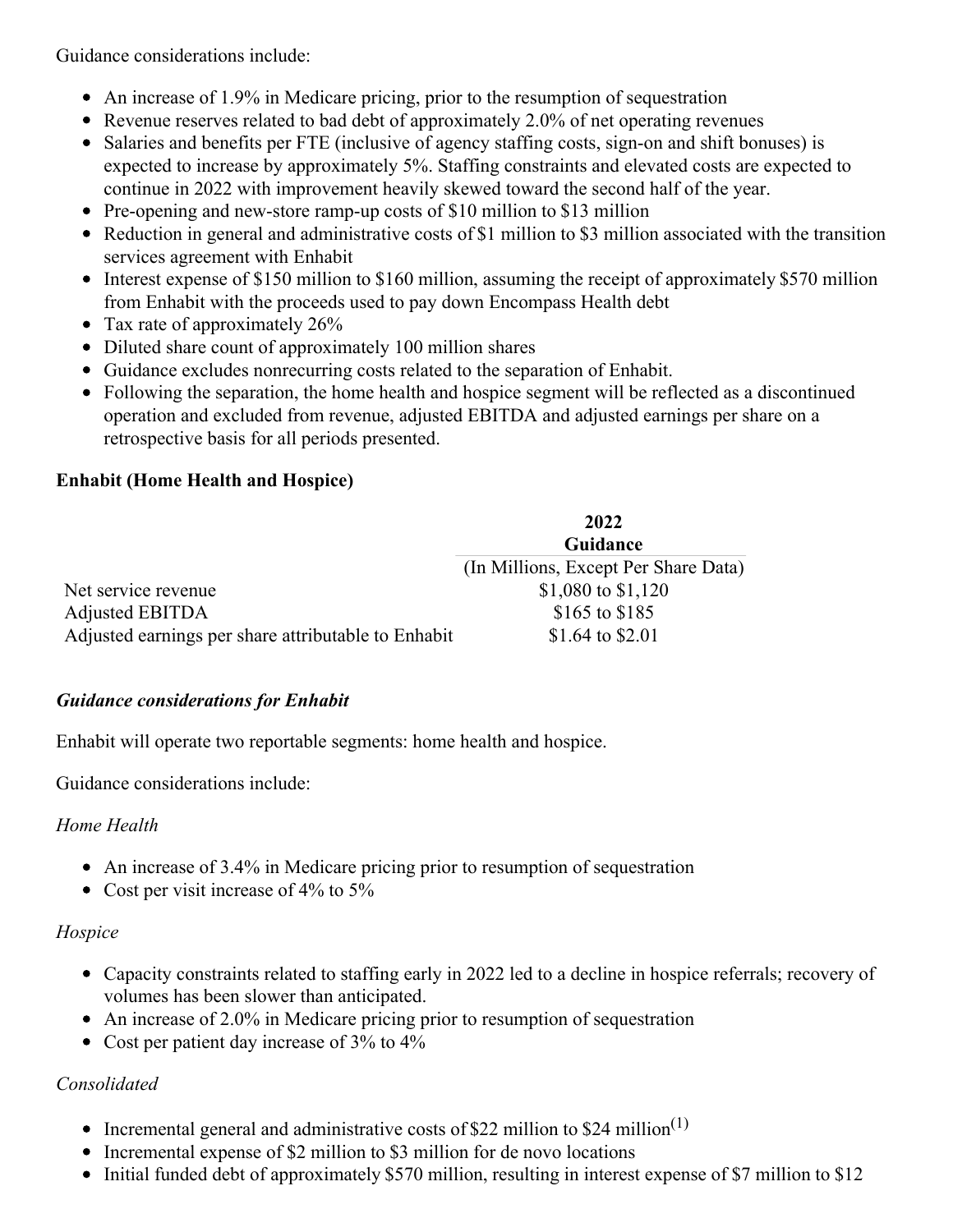million

- Tax rate of approximately 26%
- Diluted share count of approximately 50 million shares
- Guidance excludes nonrecurring costs related to the separation from Encompass Health.
- Guidance assumes substantial improvement in operating trends in the second half of the year.

 $(1)$  The incremental G&A costs for Enhabit on a full-year basis are expected to be \$26 million to \$28 million, with that run rate achieved by the end of FY 2023. Enhabit's FY 2022 incremental G&A is expected to be lower than this range due to the lower cost of overhead allocated from Encompass Health prior to the separation date.

Please refer to the Enhabit Form 10 filed May 25, 2022 for additional information.

# **2022-2026 Growth targets**

#### *Encompass Health 2022-2026 growth targets*

- 6 to 10 de novos per year
- 100 to 150 bed additions per year
- $\bullet$  6% to 8% discharge CAGR

#### *Enhabit 2022-2026 growth targets*

- Approximately 10% home health admissions CAGR
- $\bullet$  10% to 15% hospice admissions CAGR
- \$50 million to \$100 million in acquisitions per year

#### **Cash dividends on common stock**

Encompass Health anticipates continuing to pay a cash dividend on its common stock following the spin off of Enhabit. The amount of such dividends will be determined at the discretion of Encompass Health's board of directors and is expected to decrease from its current level to reflect the separation of Enhabit.

Enhabit does not anticipate paying a cash dividend on its common stock.

# **Other information**

For additional considerations regarding Encompass Health's and Enhabit's 2022 guidance, see the supplemental information posted on Encompass Health's website at <http://investor.encompasshealth.com>.

Excluding net operating revenues, Encompass Health and Enhabit do not provide guidance on a GAAP basis because it is unable to predict, with reasonable certainty, the future impact of items that are deemed to be outside the control of the companies or otherwise not indicative of ongoing operating performance. Such items include government, class action, and related settlements; professional fees—accounting, tax, and legal; mark-to-market adjustments for stock appreciation rights; gains or losses related to hedging instruments; loss on early extinguishment of debt; adjustments to its income tax provision (such as valuation allowance adjustments and settlements of income tax claims); items related to corporate and facility restructurings; and certain other items the companies believe to be not indicative of ongoing operations. These items cannot be reasonably predicted and will depend on several factors, including industry and market conditions, and could be material to results computed in accordance with GAAP.

However, the following reasonably estimable GAAP measures for 2022 would be included in a reconciliation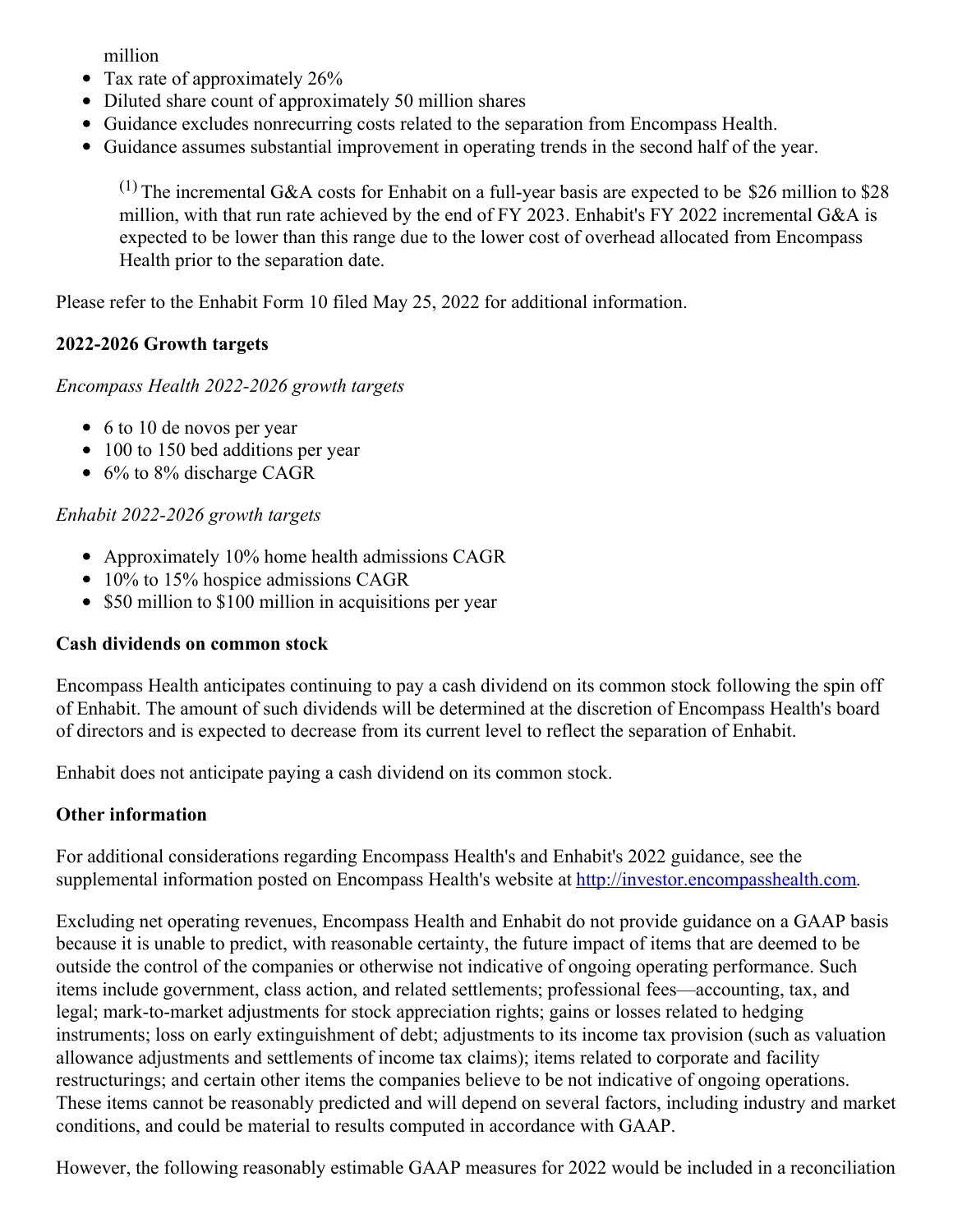for Adjusted EBITDA if the other reconciling GAAP measures could be reasonably predicted:

Consolidated

- Interest expense and amortization of debt discounts and fees estimate of \$157 million to \$172 million
- Amortization of debt-related items approximately \$10.3 million

Encompass Health

- Interest expense and amortization of debt discounts and fees estimate of \$150 million to \$160 million
- Amortization of debt-related items approximately \$10 million

# Enhabit

- Interest expense and amortization of debt discounts and fees estimate of \$7 million to \$12 million
- Amortization of debt-related items approximately \$0.3 million

# **About Encompass Health**

As a national leader in integrated healthcare services, Encompass Health (NYSE: EHC) offers both facilitybased and home-based patient care through its network of inpatient rehabilitation hospitals, home health agencies and hospice agencies. With a national footprint that includes 149 hospitals and 252 home health locations and 99 hospice locations in 42 states and Puerto Rico, the Company provides high-quality, costeffective integrated healthcare. Encompass Health is ranked as one of Fortune's 100 Best Companies to Work For. For more information, visit encompasshealth.com, or follow us on our newsroom, Twitter, Instagram and Facebook.

# **Forward-Looking Statements**

*Statements contained in this press release and the supplemental information which are not historical facts,* such as those relating to the timing and effects, such as the tax-free treatment, the incremental costs, transition service agreement revenue, and interest expense of the spin off and rebranding of the home health and hospice business and its impact on the business model, outlook and guidance, growth targets, the nature *of the COVID-19 pandemic and its impact on Encompass Health's and Enhabit's business and financial assumptions, legislative and regulatory developments, financial guidance, balance sheet and cash flow plans, are forward-looking statements within the meaning of the Private Securities Litigation Reform Act of 1995. In addition, Encompass Health and Enhabit, through senior management, may from time to time make forward-looking public statements concerning the matters described herein. All such estimates, projections, and forward-looking information speak only as of the date hereof, and Encompass Health and Enhabit* undertake no duty to publicly update or revise such forward-looking information, whether as a result of new *information, future events, or otherwise. Such forward-looking statements are necessarily estimates based upon current information, involve a number of risks and uncertainties, and relate to, among other things, future events, Encompass Health's and Enhabit's plans to repurchase debt or equity securities, dividend strategies, ef ective income tax rates, business strategy, financial plans, future financial performances, projected business results or models, ability to return value to shareholders, projected capital expenditures, leverage ratio, growth targets, acquisition opportunities, and the impact of future legislation or regulation.* Actual events or results may differ materially from those anticipated in these forward-looking statements as a result of a variety of factors. While it is impossible to identify all such factors, factors which could cause actual events or results to differ materially from those estimated by Encompass Health and Enhabit include, but are not limited to, the possibility that the sum of the values of Encompass Health and Enhabit after *separation does not exceed that of the consolidated company due to, among other things, market, regulatory*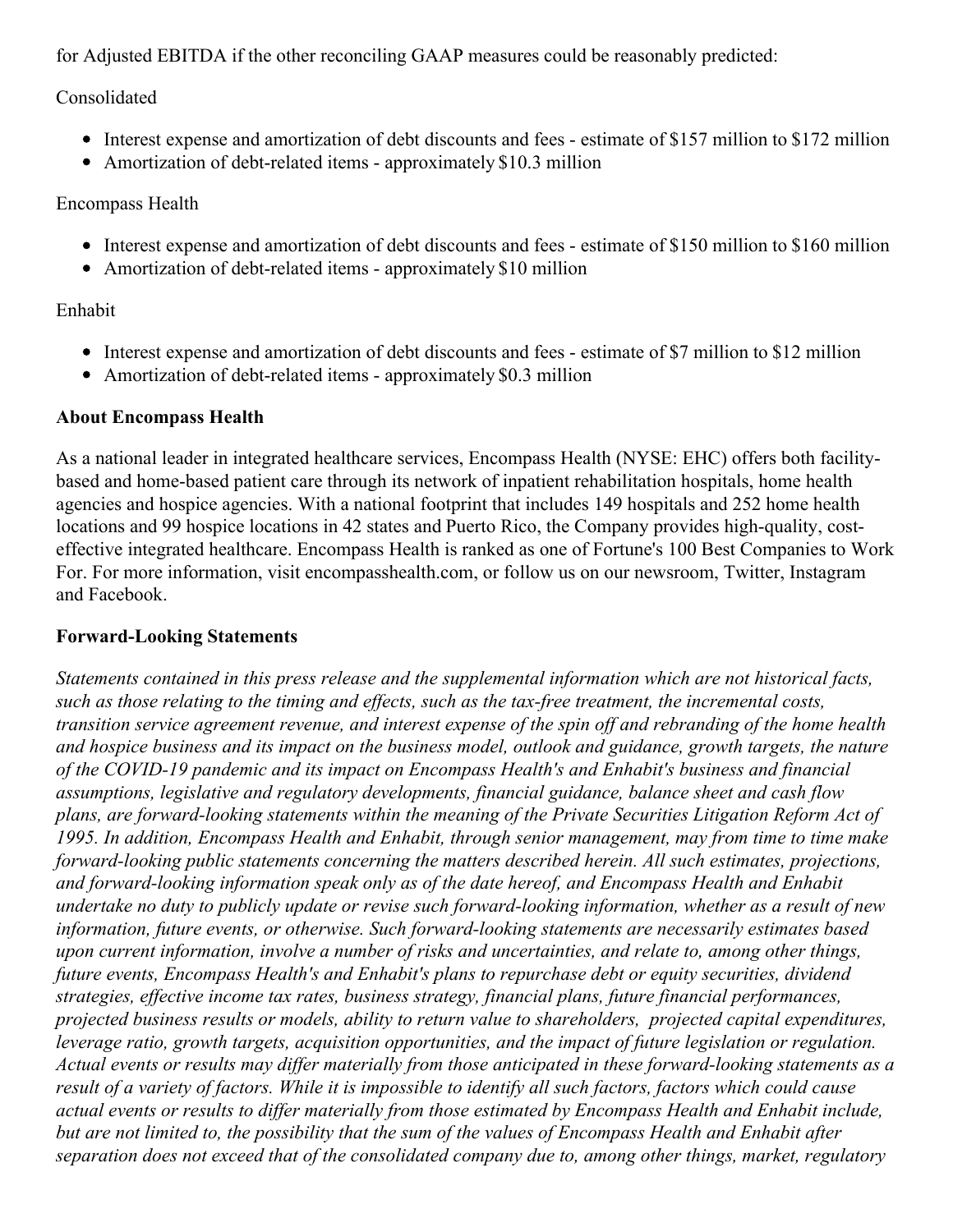and other factors; the spin off does not occur as anticipated; the potential for disruption to either company's *business resulting from the preparation for the spin of , the continued spread of COVID-19, including the speed, depth, geographic reach and duration of the spread, which could decrease our patient volumes and* revenues and lead to staffing and supply shortages and associated cost increases; actions to be taken by *either company in response to the pandemic; the legal, regulatory and administrative developments that* occur at the federal, state and local levels; either company's infectious disease prevention and control efforts; *the demand for either company's services, including based on any downturns in the economy, consumer confidence, or the capital markets and unemployment among family members; the price of Encompass Health's and Enhabit's common stock as it af ects that company's willingness and ability to repurchase* shares and the financial and accounting effects of any repurchases; any adverse outcome of various lawsuits, *claims, and legal or regulatory proceedings involving Encompass Health and Enhabit, including any matters related to yet undiscovered issues, if any, in acquired operations; Encompass Health's and Enhabit's ability to attract and retain key management personnel; any adverse ef ects on Encompass Health's and Enhabit's stock price resulting from the integration of acquired operations; potential disruptions, breaches, or other incidents af ecting the proper operation, availability, or security of Encompass Health's and Enhabit's or its vendors' information systems, including unauthorized access to or theft of patient, business associate, or other sensitive information or inability to provide patient care because of system unavailability as well as unforeseen issues, if any, related to integration of acquired systems; the ability to successfully integrate acquired operations, including realization of anticipated tax benefits, revenues, and cost savings, minimizing the negative impact on margins arising from the changes in staf ing and other operating practices, and avoidance of unforeseen exposure to liabilities; Encompass Health's and Enhabit's ability to successfully complete and integrate de novo developments, acquisitions, investments, and joint ventures consistent with its growth strategy; increases in Medicare audit activity, including increased use of sampling and extrapolation, resulting in additional unpaid reimbursement claims and an increase in the backlog of appealed claims denials; changes, delays in (including in connection with resolution of Medicare payment reviews or appeals), or suspension of reimbursement for Encompass Health's and Enhabit's services by* governmental or private payors; changes in the regulation of the healthcare industry at either or both of the federal and state levels, including as part of national healthcare reform and deficit reduction (such as the *Patient-Driven Groupings Model for home health) and Encompass Health's and Enhabit's ability to adapt operations to those changes; competitive pressures in the healthcare industry and Encompass Health's and Enhabit's response thereto; Encompass Health's and Enhabit's ability to obtain and retain favorable arrangements with third-party payors; Encompass Health's and Enhabit's ability to control costs, particularly labor and employee benefit costs, including group medical expenses; adverse ef ects resulting from coverage determinations made by Medicare Administrative Contractors regarding its Medicare reimbursement claims and lengthening delays in Encompass Health's and Enhabit's ability to recover improperly denied claims through the administrative appeals process on a timely basis; Encompass Health's and Enhabit's ability to adapt to changes in the healthcare delivery system, including value-based purchasing and involvement in coordinated care initiatives or programs that may arise with its referral sources; Encompass Health's and Enhabit's ability to attract and retain nurses, therapists, and other healthcare professionals in a highly competitive environment with often severe staf ing shortages, which may be worsened by the pandemic, and the impact on Encompass Health's and Enhabit's labor expenses from potential union activity and staf ing shortages; general conditions in the economy and capital markets, including any instability or uncertainty related to armed conflict or an act of terrorism, governmental impasse over approval of the United States federal budget, an increase in the debt ceiling, or an international sovereign debt crisis; the increase in the costs of defending and insuring against alleged professional liability claims, including claims associated with patient and employee exposures to COVID-19,* and Encompass Health's and Enhabit's ability to predict the estimated costs related to such claims; and other factors which may be identified from time to time in Encompass Health's and Enhabit's SEC filings and other *public announcements, including Encompass Health's Form 10‑K for the year ended December 31, 2021 and Form 10-Q for the quarter ended March 31, 2022 and Enhabit's Form 10.*